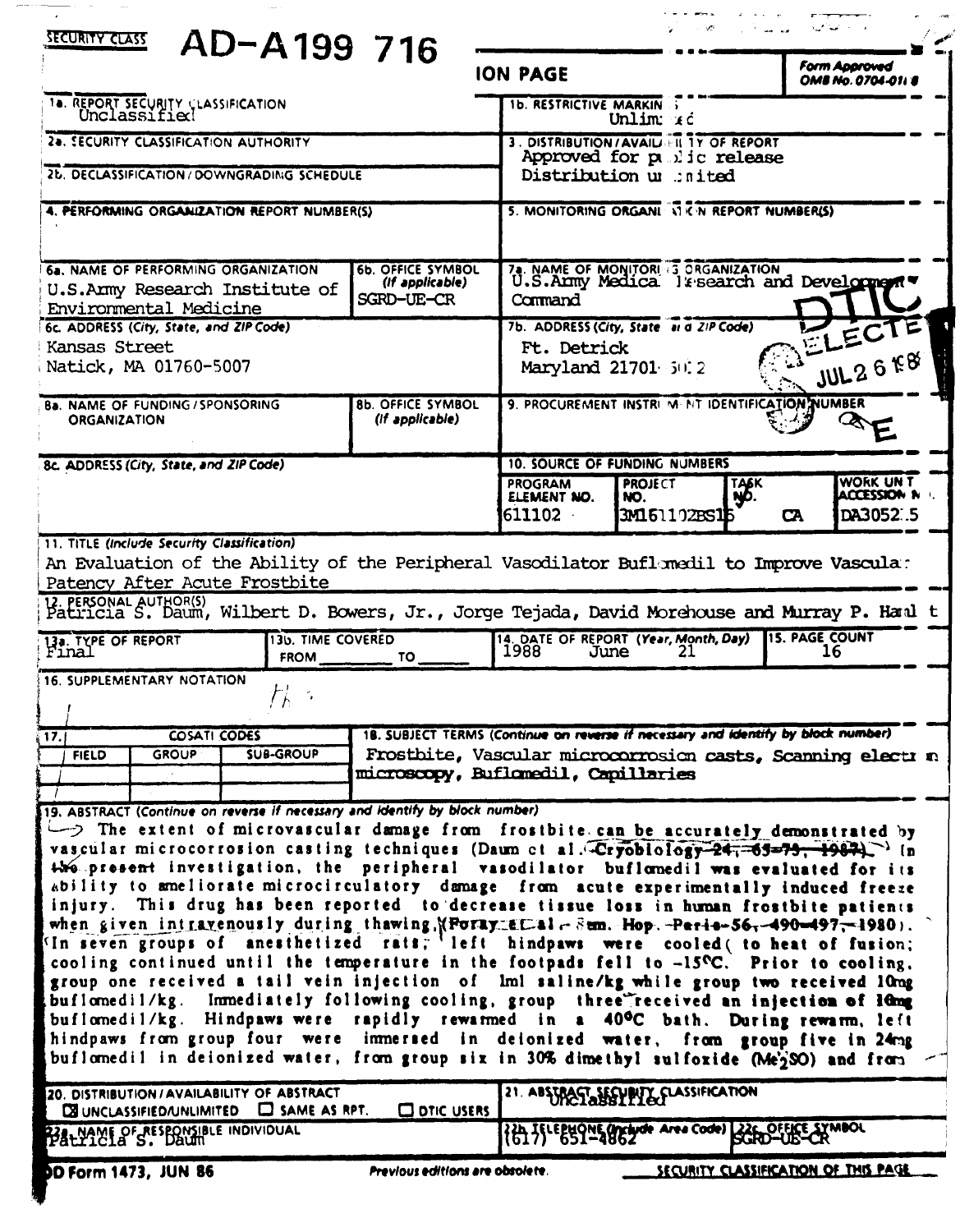group seven in 24mg buflomedil in 30% Me<sub>2</sub>SO. Right hindpaws served as controls. Vascular microcorrosion casts were made from left and right hindpaws of all groups.<br>There was no significant difference in mean cast weights when frozen hindpaws of the<br>seven groups were compared, although treatment with b weight of control hindpaws from groups three and seven. It therefore appears that, in this acute model for frostbite, buflomedil does not improve vascular patency.

Accession For NTIS GRA&I PTIC TAB  $\Box$ Unannounced Justification  $By$ — Distribution/ Availability Codes  $C T + C$ pict Cureial COPY **SPECTED**  $6\phantom{.}6$  $A - I$ 

 $\epsilon = 1$ 

 $\mathcal{L}$ 

 $\mathcal{Q}$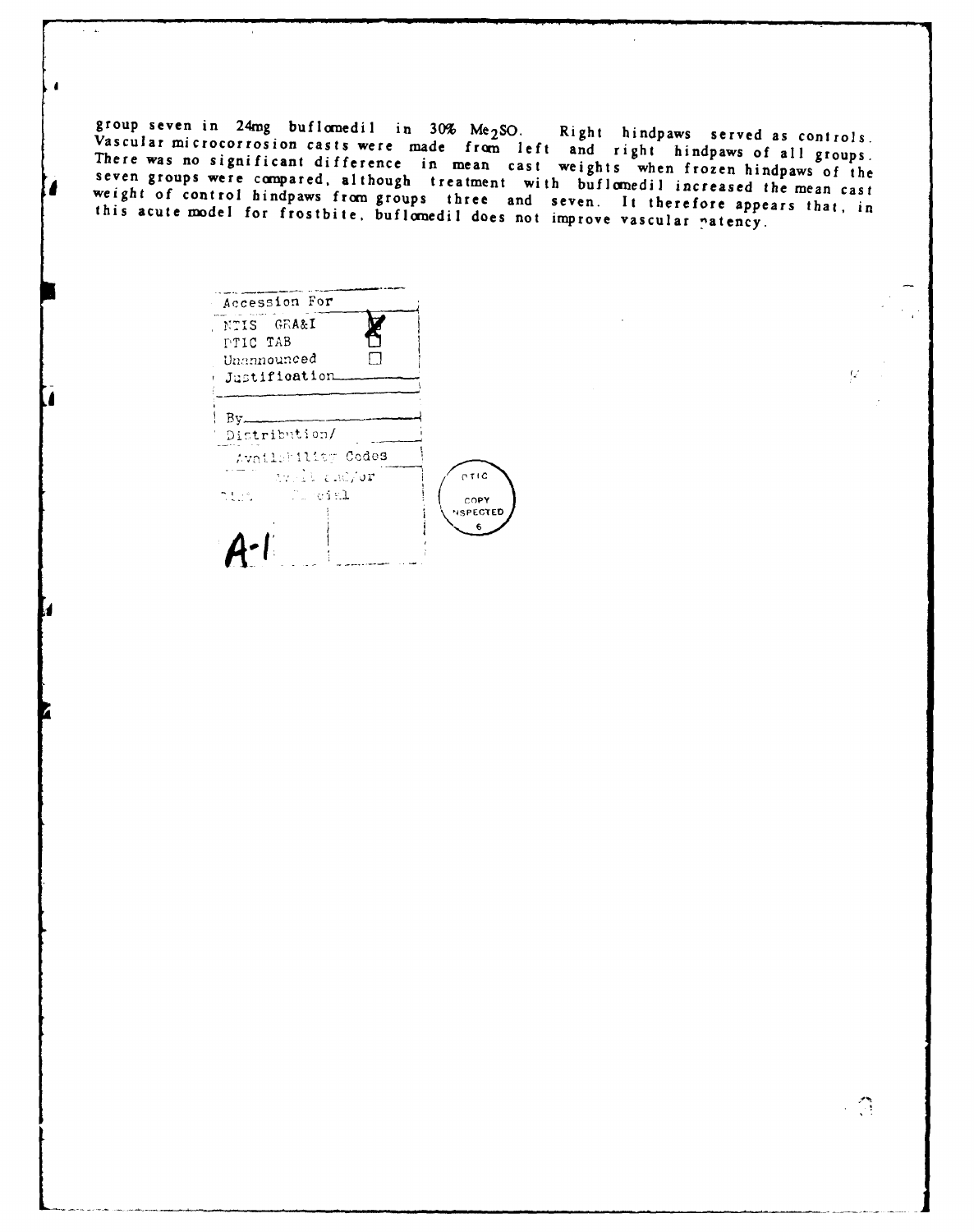An Evaluation of the Ability of the Peripheral Vasodilator Buflomedil to Improve Vascular Patency After Acute Frostbite

# **PATRICIA S. DAIM, WILBERT D. BOWERS,** JR., **JORGE TEJADA, DAVID MOREHOUSE AND MURRAY P. HAMLET**

**U.S.** Amy Research Institute of Environmental Medicine, Natick, MA 01760-5007

Short Title: Effect of buflomedil on vascular patency

 $\mathcal{C}^{\mathcal{A}}$ 

 $\Delta$  ,  $\Delta$  ,  $\Delta$  ,  $\Delta$  ,  $\Delta$  ,  $\Delta$ 

Send Correspondence To: Ms. Patricia S. Daum Experimental Pathology Branch, CRD U.S. Amy Research Institute of Environmental Medicine Kansas Street Natick, MA 01760-5007

**B**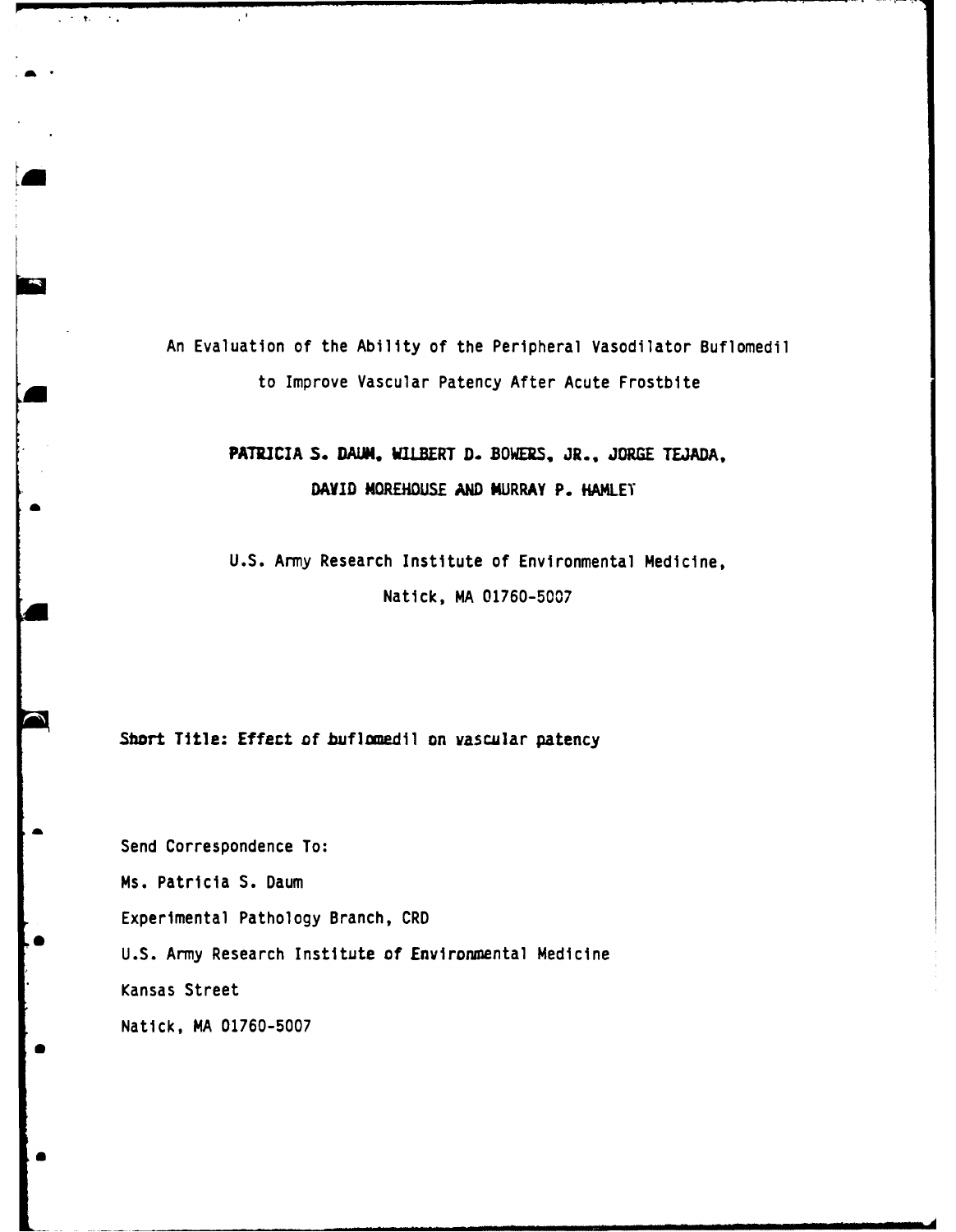ABSTRACT

**a**

The extent of microvascular damage from frostbite can be accurately demonstrated by vascular microcorrosion casting techniques (Daum et al. Cryobiology **24. 6S-73, 1987).** In **the** present investigation, the peripheral vasodilator buflomedil was evaluated for its ability to ameliorate microcirculatory damage from acute experimentally induced freeze injury. This drug has been reported to decrease tissue loss In human frostbite patients when given intravenously during thawing (Foray et al. Sem. Hop. Paris 56, 490-497. 1980). In seven groups of anesthetized rats, left hindpaws were cooled to heat of fusion; cooling continued until the temperature in the footwads fell to **-150C. Prior** to cooling, group *one* received **a** tail vein **lnjartton** of **1ml** saltne/kg while group two received 10mg buflomedil/kg. Immediately following cooling, group three received an injection of 10mg buflomedil/kg. Hindpaws were rapidly rewarmed in a 400C bath. During rewarm, left hindpaws from group four were immersed in deionized water, from group five in 24mg buflomedil in deionized water, from group six in 30% dimethyl sulfoxide (Me<sub>2</sub>SO) and from group seven In **24mg** buflomedil **Ia 30 Ne 2SD. Rigbt tdps served as** controls. Vascular microcorrosion casts were made from left and right hindpaws of all groups. There was no significant difference in mean cast weights when frozen hindpaws of the seven groups were compared, although treatment with buflomedil increased the mean cast weight of control hindpaws from groups three and seven. It therefore appears that, in this acute model for frostbite, buflomedil does not improve vascular patency.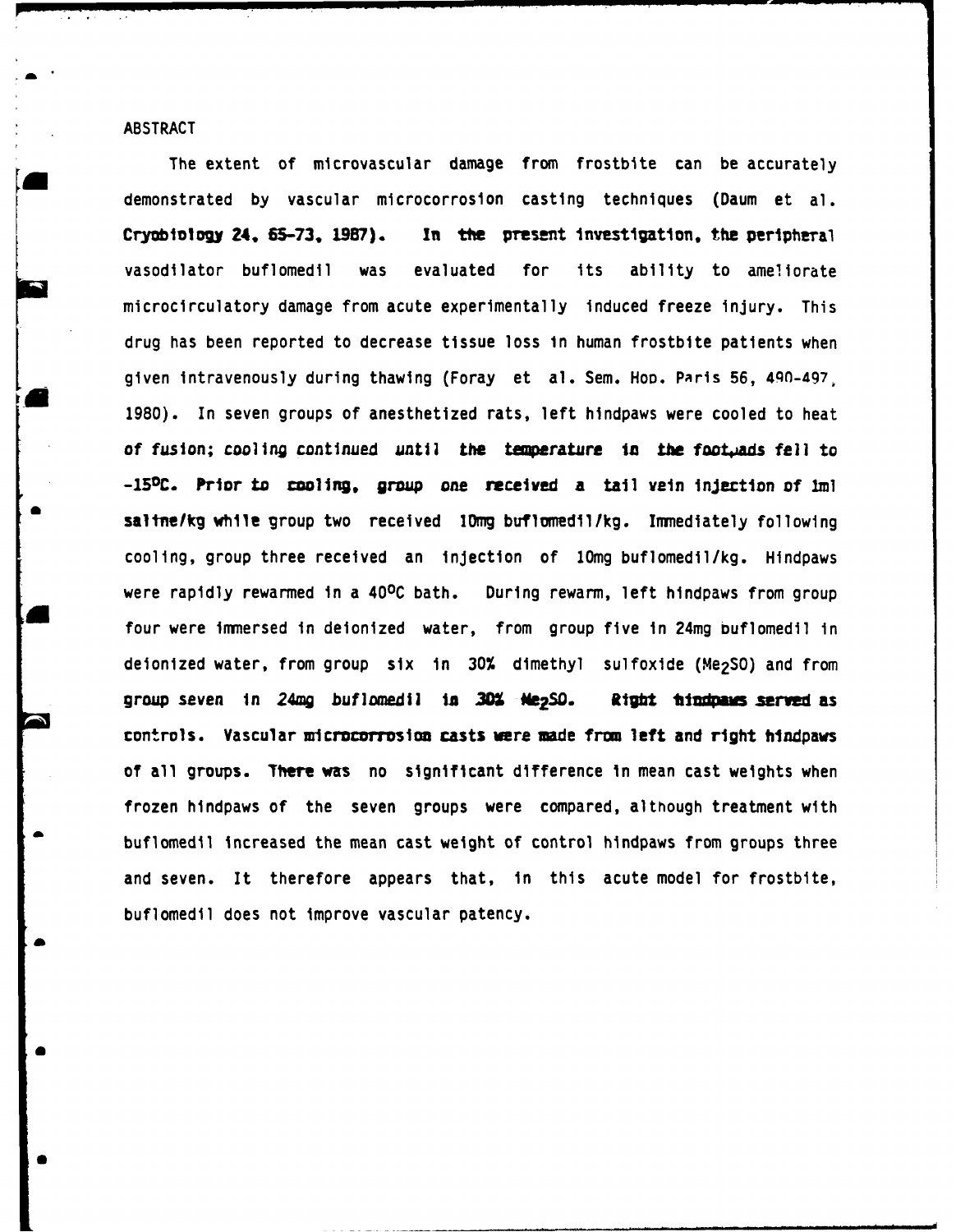Current approaches to frostbite therapy in humans treat symptoms by the application of a wide variety of remedies which are used in conjunction with rapid rewarming of the injured area. These complex therapeutic regimens have included **heparin** (11), vasodilators (4), dextran (3), sympathetic neural blockade (22, 24), anti-inflammatory agents **(7),** and inhibitors **of** the arachidonic acid cascade (14). Vasodilators have been used clinically as a treatment for frostbite injury since their application in patient trials during the Korean War (20). Although administration of these drugs did not result in any observable benefits, treatment protocols for frostbite continue to advise that there is the potential for **a decrease** in tissue loss when a vasodilator is **included** in the therapy (2, 4, 18). However, the efficacy of vascdilators in **\* preventing tissue loss conttimes to be equivocal. Mills found that** vasodilators, administered in **the** early stage of the injury, were not particularly effective in the treatment of frostbite (19), while other clinicians have reported that the drugs do have value in the management of severe cold injuries (4). To date, no particular vasodilator has gained wide acceptance as a treatment for frostbite, although the diversity of opinions on **tis subject could** be due, **in** part, to ethical considerations which prevent the **establishment of adequate controls.** 

Recently, the peripheral vasodilator buflomedil [4-(l-pyrrolidinyl)-l- (2,4,6-trimethoxyphenyl)-l-butanone hydrochloride] was reported to have decreased tissue loss in human frostbite patients (11). According to Foray et al. (11), when given intravenously during rewarming, the drug appeared to prevent the anticipated amputation of frostbitten limbs. Since recent work in this laboratory has demonstrated the remarkable capacity of vascular microcorrosion casting techniques for evaluating vascular integrity in the frozen hindpaw of the rat (8), these techniques were utilized, in this

 $\mathbf{1}$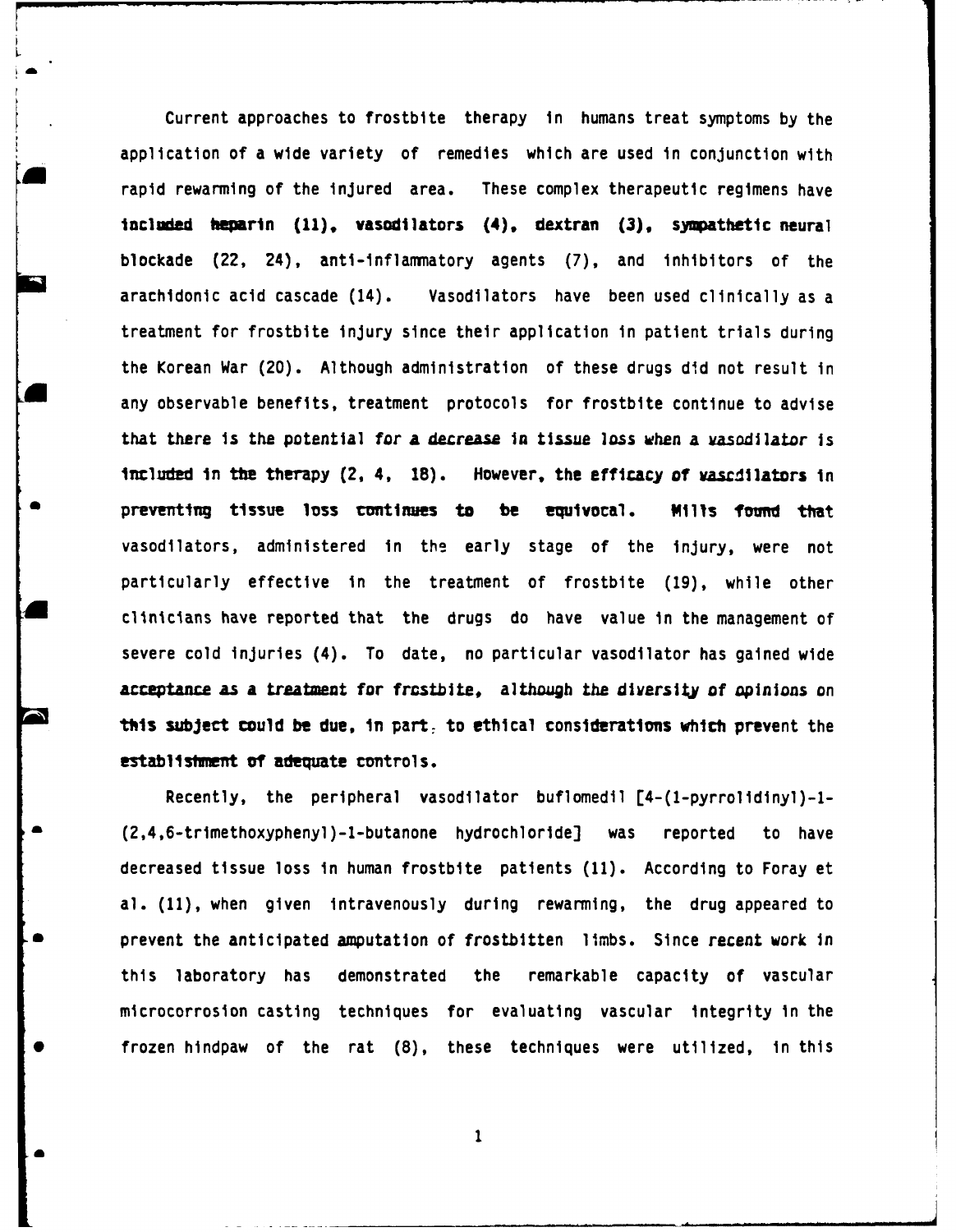investigation, to quantitatively evaluate the ability of buflomedil to ameliorate microcirculatory damage from acute experimentally induced frostbite.

### MATERIALS AND METHODS

Male CD strain rats (Charles River Laboratories, Wilmington, MA) were housed in wire bottom rat cages with food and water available ad libitum. **a** Seventy-one animals, weighing 351-415g, were used in this experiment. **All** animals were randomly placed in seven groups and anesthetized prior to experimentation with an intraperitoneal injection of sodium pentobarbital **(70ng/kg** body weight); if necessary, an additional dose of one-third the initial dose was administered. Group one contained 10 animals, group two contained 11 animals and groups three through seven contained 10 animals each. In all animals, a 23-gauge copper-constantan needle thermocouple was inserted 1 cm below the knee under the gastrocnemius muscles of the right and left **hindlimbs** AM **a 29-Wgae cver-c sttna vasle thermocouple** was Inserted **into the left and right hindfootpads.** The thermocouples were read on a Leeds and Northrup Speedomax Recorder. Core temperatures were monitored with a rectal probe and maintained within normal limits throughout the experiments **by** circulating **370C** water through tubing coiled around the animals. The left hindlimbs of all animals were enclosed in finger cots and immersed in an alcohol bath to the distal end of the femurs. The limbs were cooled at an average rate of 1.0<sup>o</sup>C per minute, by an external gravity fed mixture of alcohol and dry ice, until freezing occurred in the footpads, as indicated by heat of fusion; cooling continued until the temperature in the footpads fell to -15<sup>o</sup>C (Fig. **1).** The limbs were then withdrawn from the cooling bath and rapidly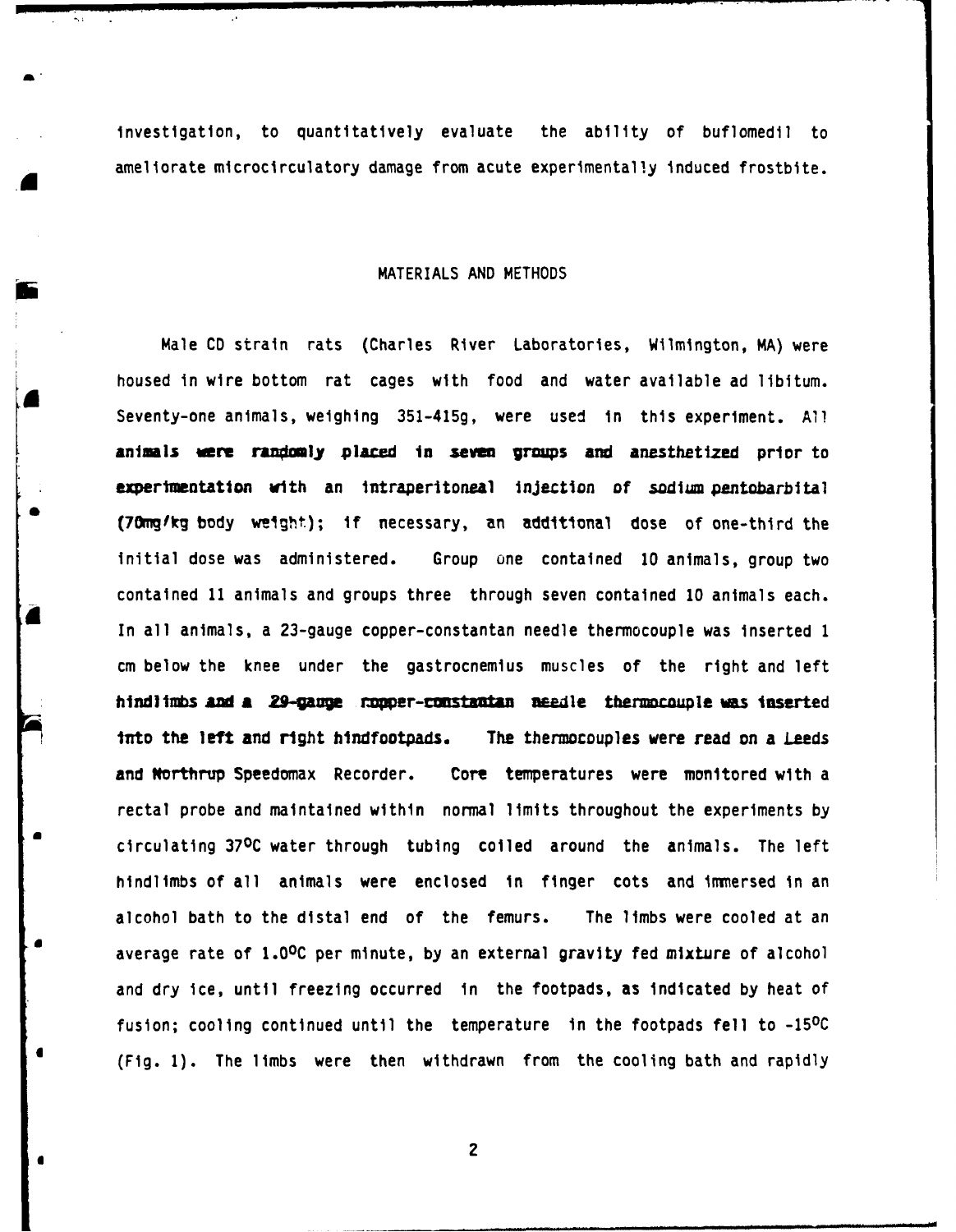rewarmed in a 40°C bath until the temperature under the gastrocnemius muscles reached **370C.** The right hindlimbs served as uninjured controls and were neither cooled nor rewarmed.

**In** the **firstpart of his** study, **animls** *In* groups one, two and three received intravenous injections of either saline or buflomedil (supplied by Abbott Laboratories) through cannulas placed in the tail veins. Control rats in group one received lml saline/kg immediately prior to cooling (Saline Prefreeze). Buflomedil (10mg/ml), in a dose of 10mg/kg, was administered to the rats in group two, also immediately prior to cooling (Buflomedil **Prefreeze). Rats In group** *three* **received g zbuf lomedI/kg, At the** *end* **of** the freeze, when cooling was complete (Buflomedil Postfreeze). In the second part **of the study, 4.8ml** of liquid solution were added to the sheaths surrounding the left hindlimbs of animals in groups four through seven, immediately after they were removed from the cooling bath, prior to rapid rewarming. Hindlimbs from group four were immersed in deionized water (Deionized Water), those from group five in 24mg buflomedil in deionized water (Buflomedil in Deionized Hater), those from group six in 30% dimethyl sulfoxide (NegSO) and those from group **seven** *in* **24mg** buflomedil In **30%** Me2SO (Buflomedil **in fe<sup>2</sup> SO).**

Following rewarming, the left hindlimbs were removed from the 40<sup>o</sup>C bath. Vascular microcorrosion casts were then prepared as previously reported **by** Daum et al. (8). When the casting process was compete, the casts were weighed, mounted on stubs and sputter coated with gold-palladium prior to examination in a scanning electron microscope (SEM). The mean cast weights of the frozen hindpaws from all groups and the mean cast weights of the control hindpaws from all groups were analyzed for statistical significance using analysis of variance and the mean cast weights of the control and frozen hindpaws from each group were analyzed for statistical significance using paired-t test.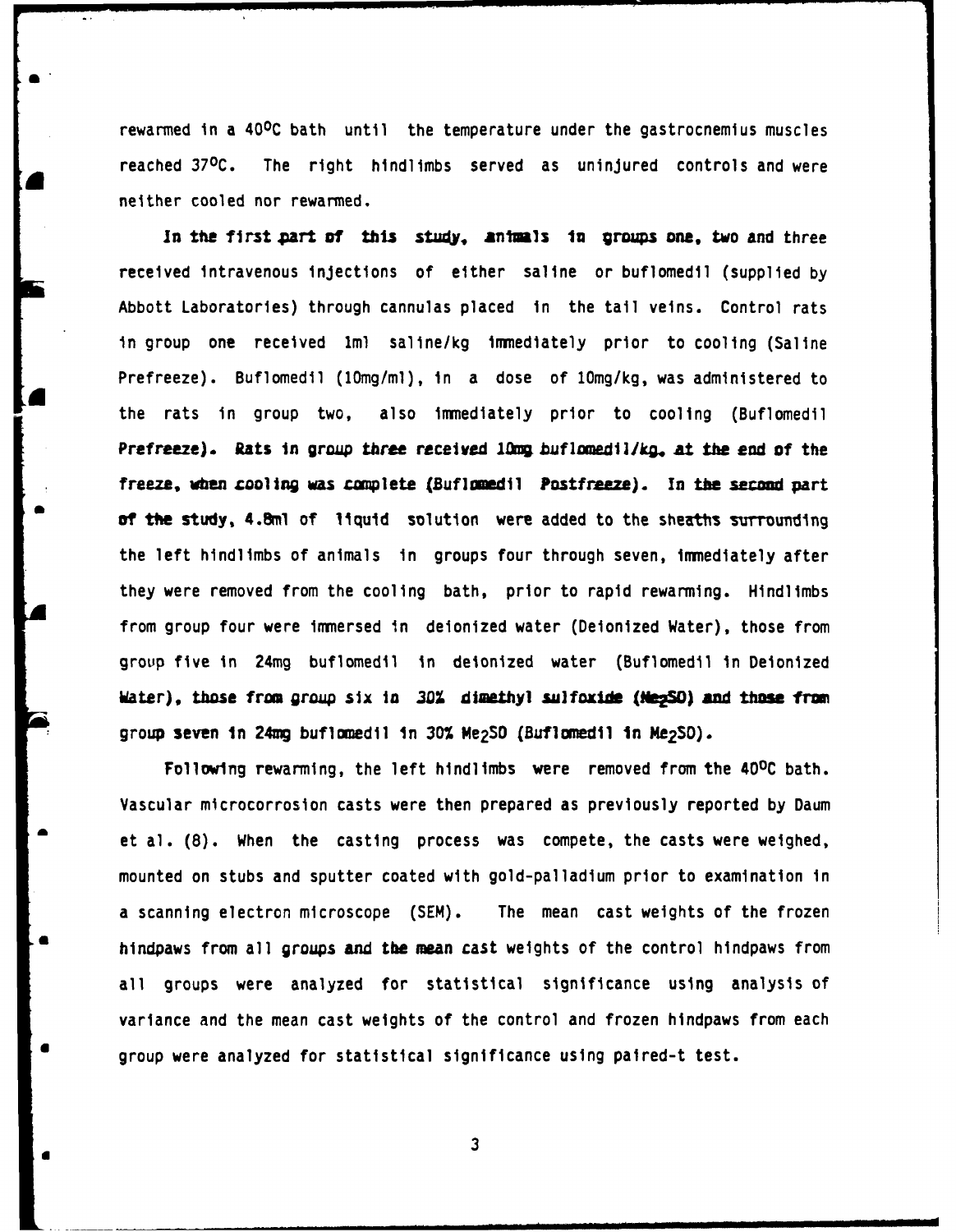**RESULTS**

The mean weights of the casts from the control hindpaws of groups one (Saline Prefreeze), five (Buflomedil in Deionized Water) and six (Me<sub>2</sub>SO) were s gnificantly different from **the** mean weights **of** the casts from the frozen hindpaws of edch respective group **(p<O.05),** as were those of the casts from the control hindpaws of groups three (Buflomedil Postfreeze) and seven (Buflomedil in Me<sub>2</sub>SO) when compared to the mean weights of the casts from the frozen Ahindpaws of their respective groups **(p<O.005)** (Table **1).** However, the mean weights of the casts from the control and frozen hindpaws of groups two (Buflomedil Prefreeze) and four (Deionized Water) were not significantly **different from each other.** Since the mean weights of the casts from the frozen hindpaws of these latter two groups are not different from those of groups one, three, five, six and seven and the mean weights of the casts from the control hindpaws of the two groups are the lowest for their mode of treatment, the lack of difference between the control and frozen hindpaws is probably due to variability resulting in decreased mean weight of the casts from the control hindpaws rather than to improved patency in the frozen hindpaws.

**There was no significant difference when the mean weights of the casts** from the frozen hindpaws of the seven groups were compared with each other. In the first part of the study a single intravenous dose of buflomedil, administered either prophylactically (Buflomedil Prefreeze) or therapeutically (Buflomedil Postfreeze), did not increase the amount of microvascular architecture retained after frostbite injury. Similarly, in the second part of the **study, there** was no statistically significant difference to indicate increased retention of the microvasculature in the frozen hindpaws that received the soak treatment (Table **1).** However, the mean cast weight of the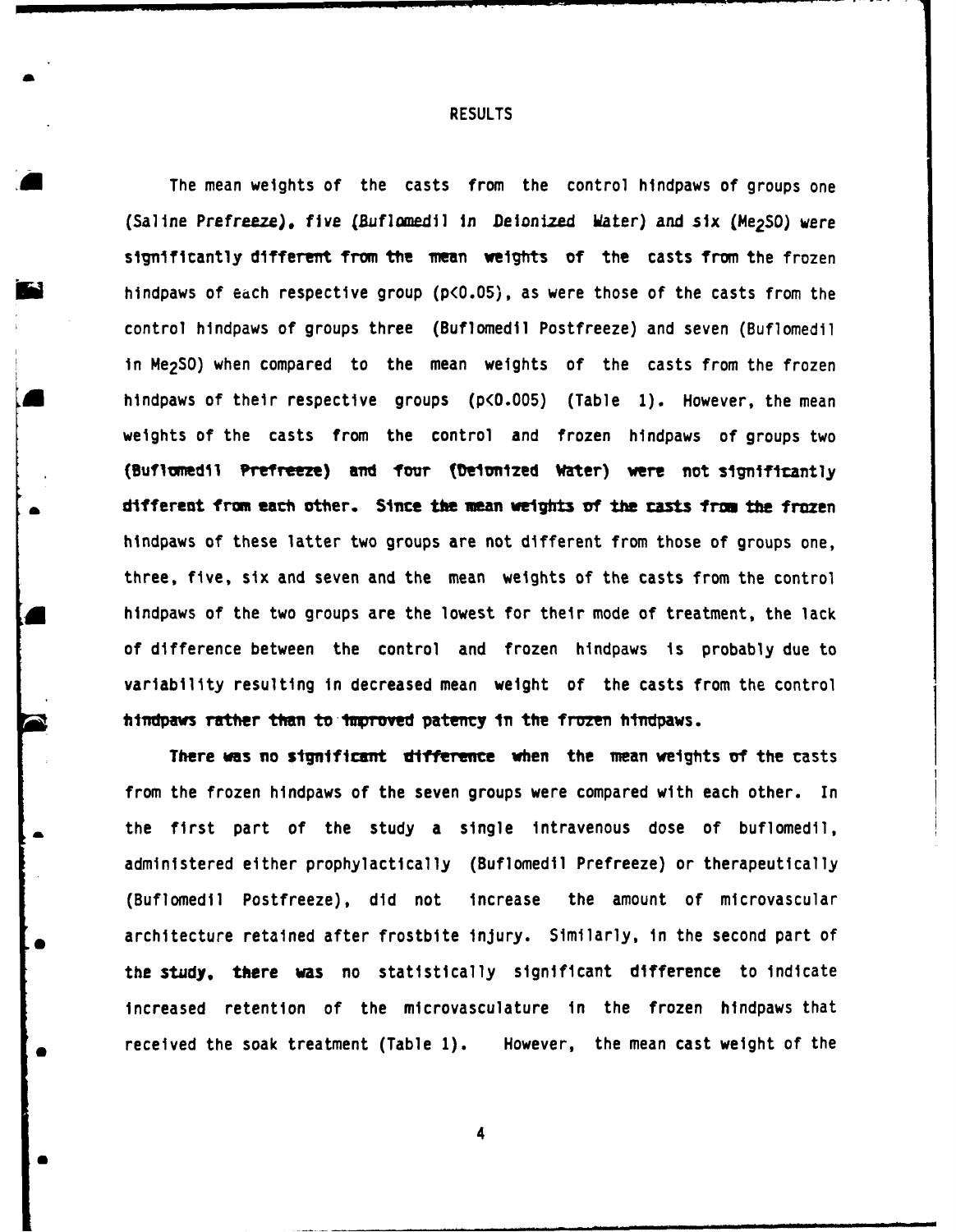control hindpaws from group seven (Buflomedil in Me<sub>2</sub>SO) was significantly different from the mean cast weights of the control hindpaws from groups four (Deionized Water), five (Deionized Water in Buflomedil) and six (Me2SO) **(p(O..O) (Table 1).**

Scanning electron microscopic examination, as well as visual observation, of the vascular microcorrosion casts from all groups confirmed what was determined by the statistical analysis of their weights. A range of normal vascular tone was demonstrated by casts from the hindpaws of the seven control groups. Those from groups three (Buflomedil Postfreeze) and seven (Buflomedil in Me<sub>2</sub>SO) replicated the vasodilatation which was pharmacologically induced by **the buflomedil (Fig. 2) and SEM examination of them showed the complex patterns of the microvascular architecture (Fig. 3). Casts prepared from the frozen** hindpaws of all groups showed the loss of the vast majority of the vascular network, especially vessels on the plantar surface and from the toes, that is characteristic of the injury, as represented in this model (Fig. **4),** while **SEM** examination of the casts from these groups revealed a lack of continuity in the rematalag microvasculature (Fig. b).

## **DISCUSSION**

The mode of action of buflomedil is not fully known; however, its major pharmacological action appears to be a non-specific inhibition of alphaa adrenergic action on vascular smooth muscle **(9, 25).** Recent studies indicate that it possesses antiplatelet aggregation activity and improves red cell deformability as well **(5,** 21). Buflomedil is distributed throughout the body fluid compartments and tissues where the pharmacological action of the drug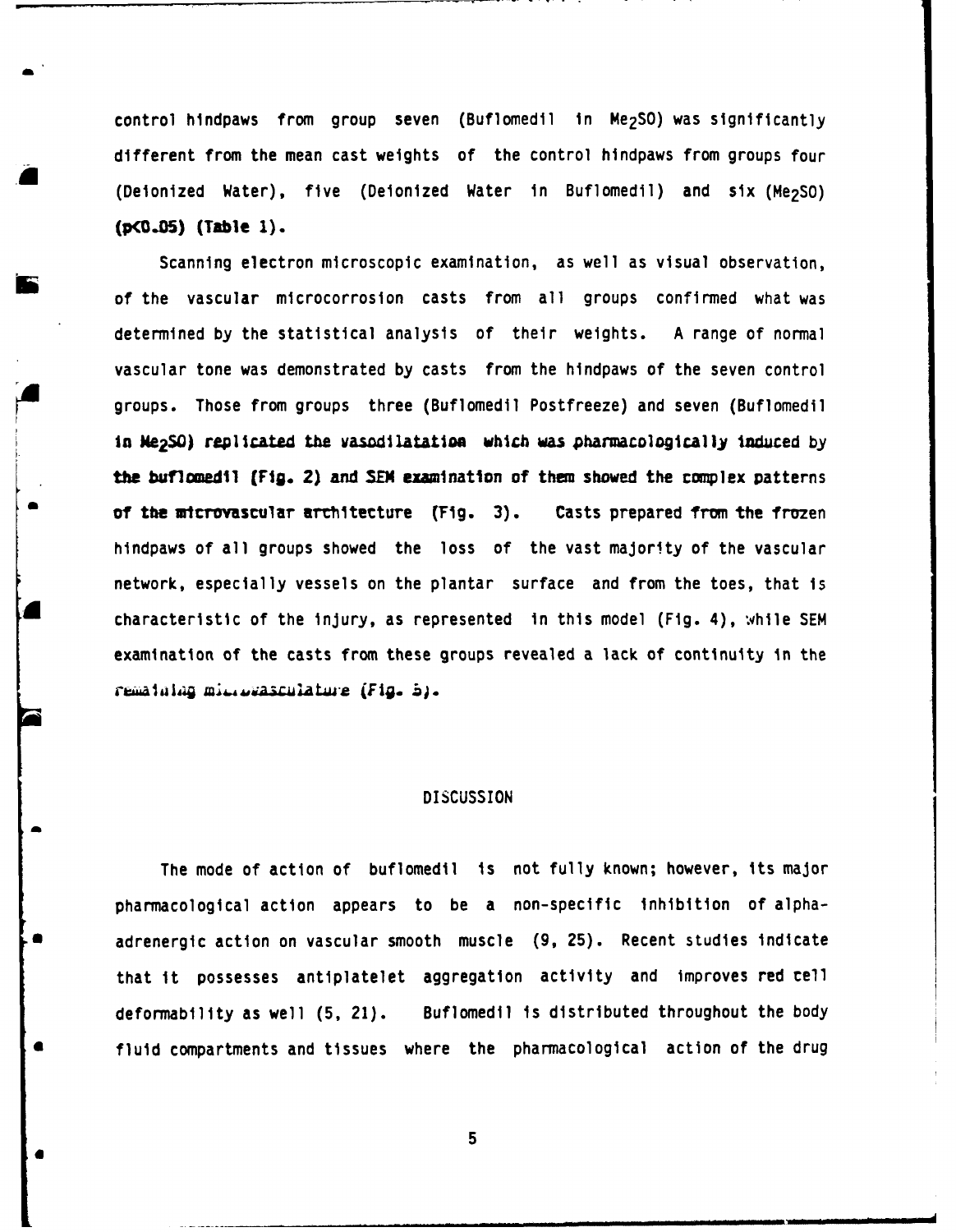begins almost immediately after administration. The plasma half-life is approximately **2-3** hours **(13).** The recommended intravenous dosage of the drug is up to 200mg/day by infusion (9). It is generally well tolerated **by patients, produ Ing only** inimal **side effects** which **my Include** dizziness, nausea, headache, palpitation, tachycardia and rash **(1, 9, 23).** In human studies of vasculopathic patients, buflomedil pharmacologically increased perfusion of the microcirculation (5, **9,** 10); arterial blood flow was also increased, with minimal effects on central hemodynamics. Patients with Raynaud's syndrome have also responded favorably to treatment with buflomedil **(6. 17).**

Foray et a]. **(11)** reported **a** decrease In loss of tissue in **human** frostbite patients treated according to a protocol in which 50mg of buflomedil were slowly injected intravenously, immediately upon arrival in the hospital emergency room, prior to routine treatment which included a **380C** antiseptic bath, dextrdn perfusion, heparin therapy and antibiotics **(11).** Sixty-six per cent of the 12 patients treated in that protocol showed an improvement greater than that seen in **8** patients treated under a **second pratwool In which the** initial infusion of buflomedil was administered after an examination and the routine treatment described above. Patients in both protocols received additional daily infusions ur buflomedil throughout their hospitalization period, which varied according to the severity of the patient's condition.

The objective of our study was to utilize vascular microcorrosion casting as a direct method for quantitatively evaluating the pctential of buflomedil as a therapeutic agent in an animal model for acute experimental frostbite. In the first portion of the study, when the mode of treatment was the intravenous administration of buflomedil either prophylactically or therapeutically, there was no improvement in the amount of microvasculature retained after freezing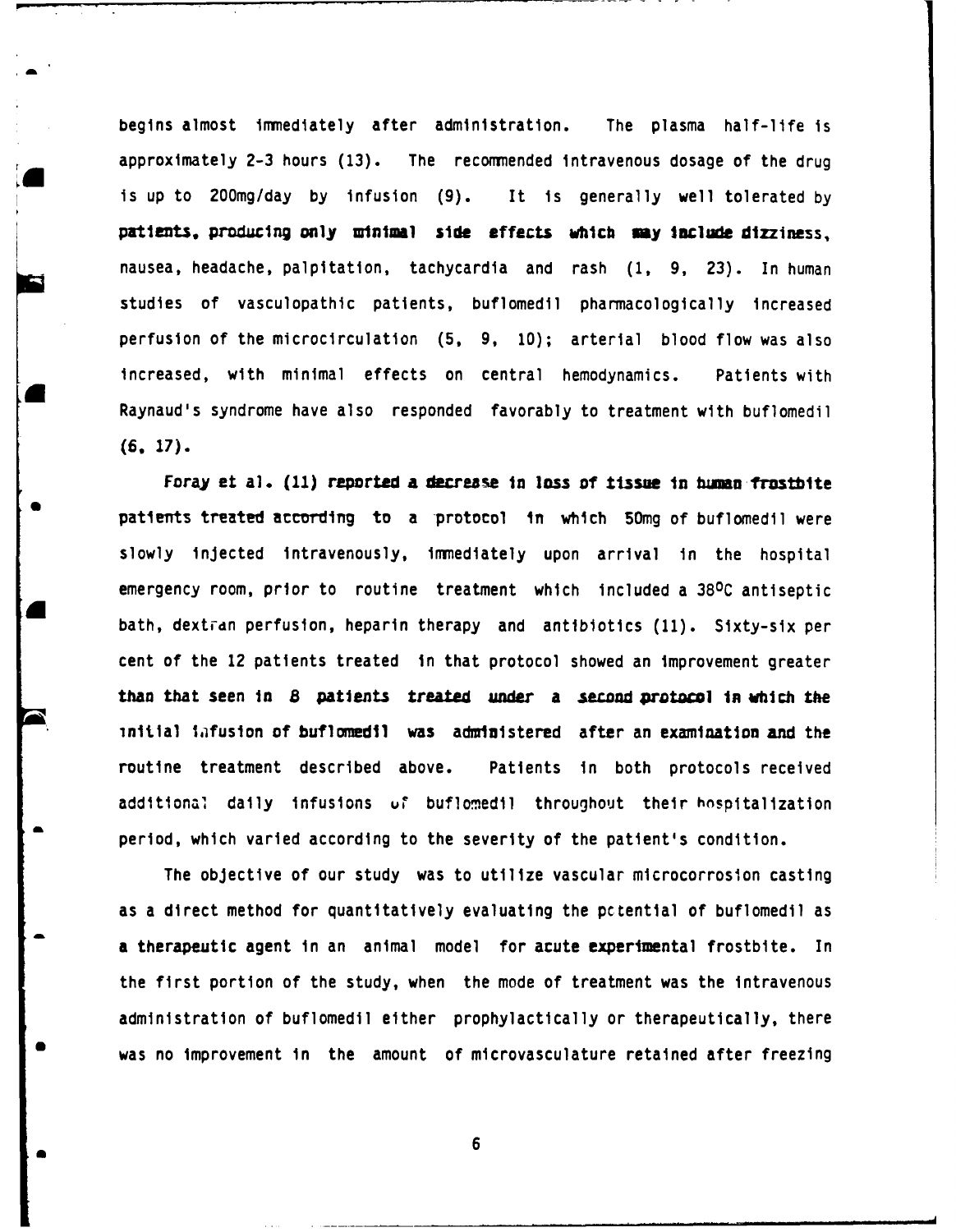injury However, the mean weight of the casts from the control hindpaws of group three (Buflomedil Postfreeze) was considerably higher than, although not significantly different from, those of groups one and two. This increase in mean cast weight suggests that the **wasodilator**, administered following freeze. was given in a dose sufficient to dilate the vessels in the control hindpaw. The lack of increase in mean cast weight of the control hindpaws from group two (Buflomedil Prefreeze) may have been due to the timing of the administration of the vasodilator. In group three the drug was administered closer to the fixation and casting procedures than in group two, resulting in a more immediate effect on the vasculature of the uninjured tissue. Although the half-life of buflomedil is reported to be considerably longer than the time from Injection of the drug to the initiation of fixation in group two **(13),** It may have been cleared early in those animals.

Cold induced vasospasm could override the ability of the drug to dilate the frozen paw, making it difficult for postfreeze administration to reverse the condition. In that case, the vasodilator would have had only limited **access** to **the prmvtmosly frozen tissue. Threfore, an** alternate **mode** of treatment was chosen for delivery of buflomedil to the site of injury. In the second portion of this study, buflomedil was administered to the frozen hindpaws in a soak with Me2SO during the rewarming period. The immersion of the injured hindpaws in buflomedil, In solution with Me2SO which is reported to increase membrane permeability **(16),** resulted in the systemic distribution of the vasodilator as shown by the significant increase in the mean cast weight of group seven (Buflomedil in Me<sub>2</sub>SO). Since another of the reported properties of Me<sub>2</sub>SO is that of vasodilatory activity (15), it may have contributed to the significant increase in mean weight of the casts from those control hindpaws. rImmersion in buflomedil in solution with deionized water did not produce a

**a 7**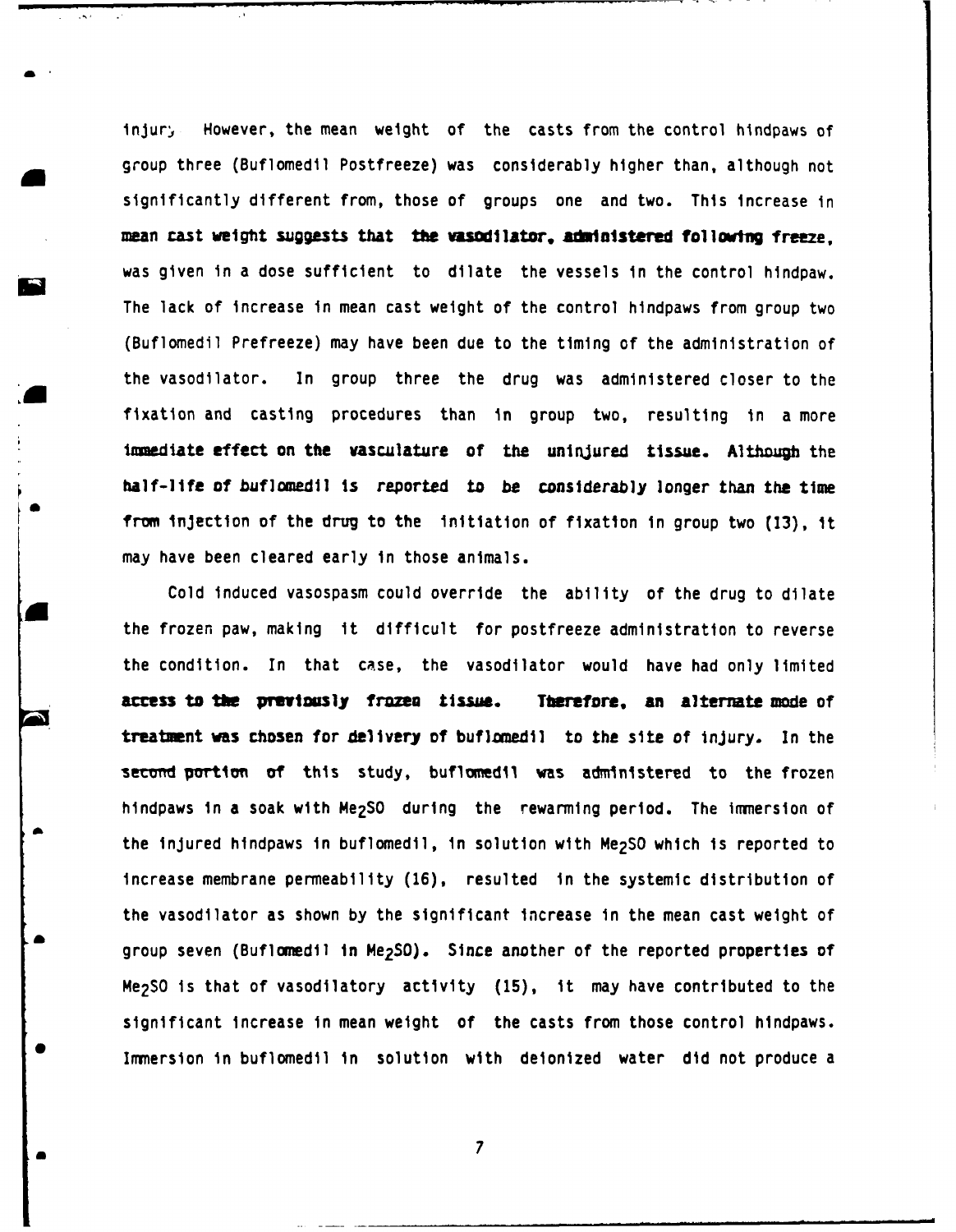similar result, indicating that it was not possible to deliver the drug in this manner without Me<sub>2</sub>SO. Although the purpose for using Me<sub>2</sub>SO was to deliver the vasodilator systemically, it has been previously used, alone, for the treatment of experimental frostbite (12, 26). The Me<sub>2</sub>SO successfully delivered the buflomedil systemically, as indicated by the significant increase in the mean cast weight from the control hindpaws of group seven, however, there was no increase in the microvascular architecture retained in the frozen hindpaws after frostbite.

This acute study was undertaken with the expectation that the administration of the vasodilator buflomedil either immediately prior to or as close to **the end of** the freeze az possible, In a model utilizing rapid rewarming, would have the best possible chance for decreasing tissue loss. However, there was no significant improvement in the vascular patency of the frozen hindpaws when a single concentration of the drug was used in either the intravenous or the soak portion of this study. Therefore, in this acute model, the delivery of this peripheral vasodilator by either intravenous administration or systemic distribution **in** a **smk** with **Ne 2SO did not** significantly **tcrease the amont of** mlcrovasculature retained at the **site of** freeze injury. Ultimately, a chronic study might provide more comparable circumstances for further investigation, since the reported successful treatment of human frostbite patients was achieved after multiple infusions of buflomedil over time.

**8**

a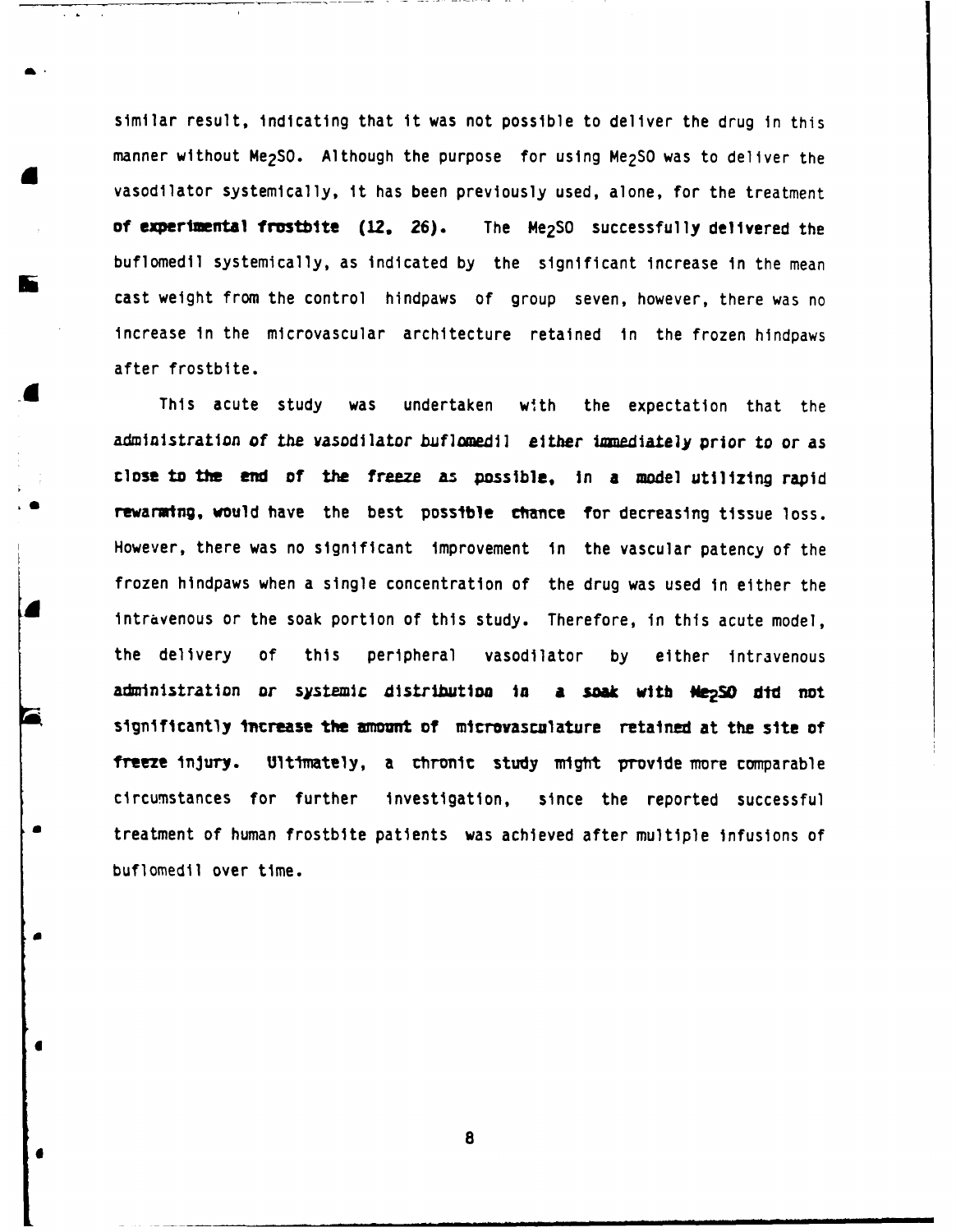## **ACKNOWLEDGEMENTS**

The investigators adhered to the "Guide for Laboratory Animal Facilities **and Cars' as promulgated by the Committee on the** Guide for Laboratory **Anilma** Facilities and Care of the Institute of Laboratory Animal Resources, National Academy of Sciences, National Research Council. The opinions or assertions contained herein are the private views of the authors and are not to be construed as official or as reflecting the views of the Department of the Amy or the Department of Defense.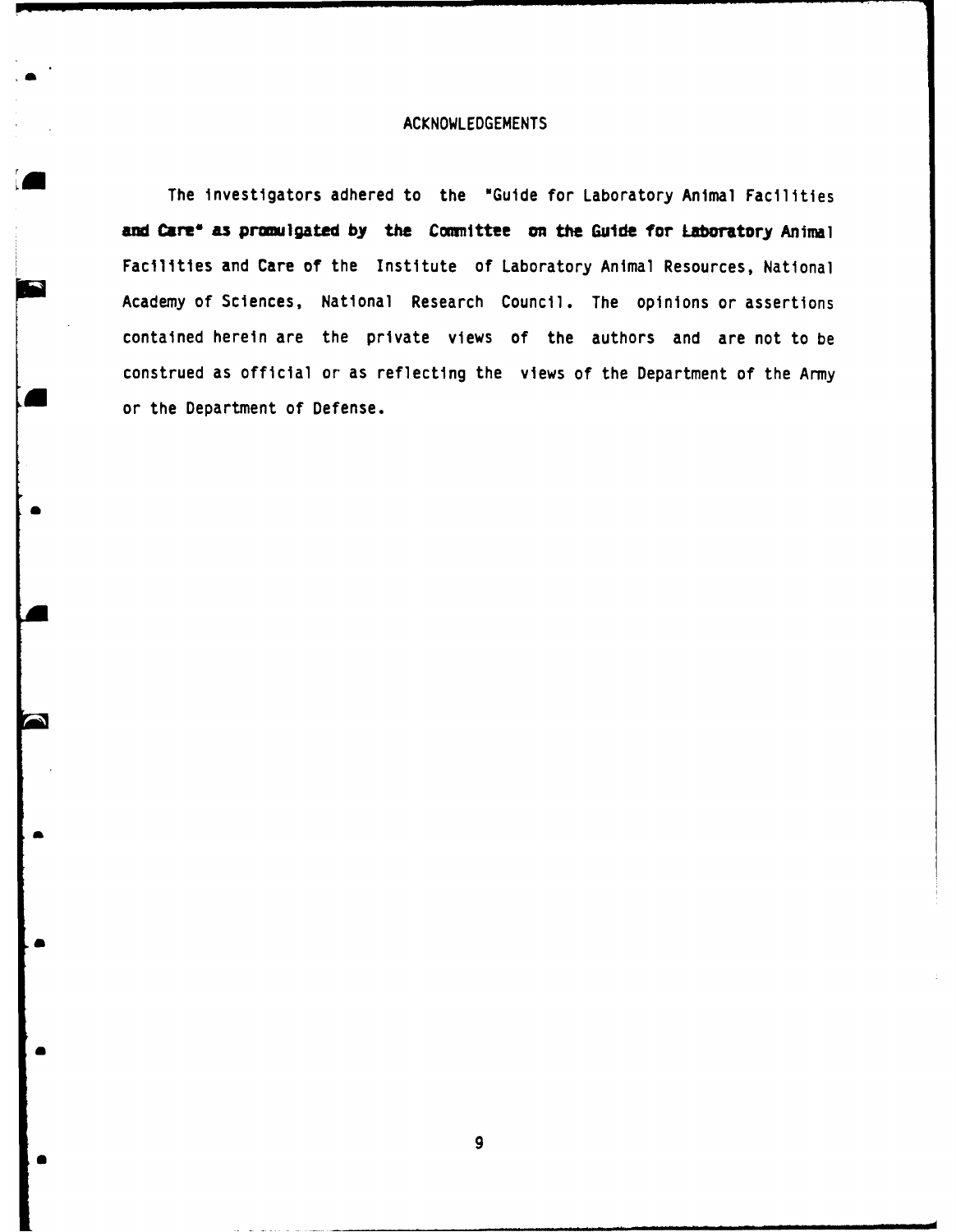#### References

- 1. Balas, P., and Pagratis, N. Experience with buf lomedil in peripheral arterial occlusive disease. Angiology **32, 679-685 (1981).**
- 2. Bangs, **C.C.,** and Hamlet, M.P. Hypothermia and cold injuries. In "Management of Wilderness and Environmental Emergencies" (P.S.Auerbach and **E.C.** Geehr, Eds.),pp. **27-63.** Macmillan, New York, NY, **1983.**
- **3.** Bangs, **C.C.,** Boswick, **J.A.,** Hamlet, M.P., Sumner, **D.S.,** and Weatherley-White, R.C.A. When your patient suffers frostbite. Patient Care **11, L32-157** (177).
- **4. Barat, A.K., Puri, H.C., and Ray, N. Cold injuries in Kashmir, December 1971.** Ann. R. Coll. Surg. Engl. **60, 332-335 (1978).**
- **5.** Battaglia, L., Valgiusti, **D.,** and Di Paola, F.M. Our experience with the use of buflomedil chiorhydrate in a mixed population of vasculopathic patients. **J.** Int. Med. Res. 12, **63-72** (1984).
- **6. Courbier, iL, Bargern** *P., mW Fauque,* **JL Double-blind capillaroscopic study of the artivity of buflunedil in Raynaud's syndrune: A report ant 80 cases. Angiology 32, 676-678 (1981).**
- 7. Cummings, R., and Lykke, A.W.J. The effects of anti-inflammatory drugs on vascular exudation evoked **by** cold injury. Pathology **5, 117-122 (1973).**
- **8.** Daum, **P.S.,** Bowers, W.D., Jr., Tejada, **3.,** and Hamlet, M.P. Vascular casts demonstrate microcirculatory insufficiency in acute frostbite. Cryobiology 24, **65-73 (1987).**
- 9. Dubourg, A., and Scamuffa, R.F. An experimental overview of a new vasoactive drug: buflomedil HCL. Angiology 32, 663-675 (1981).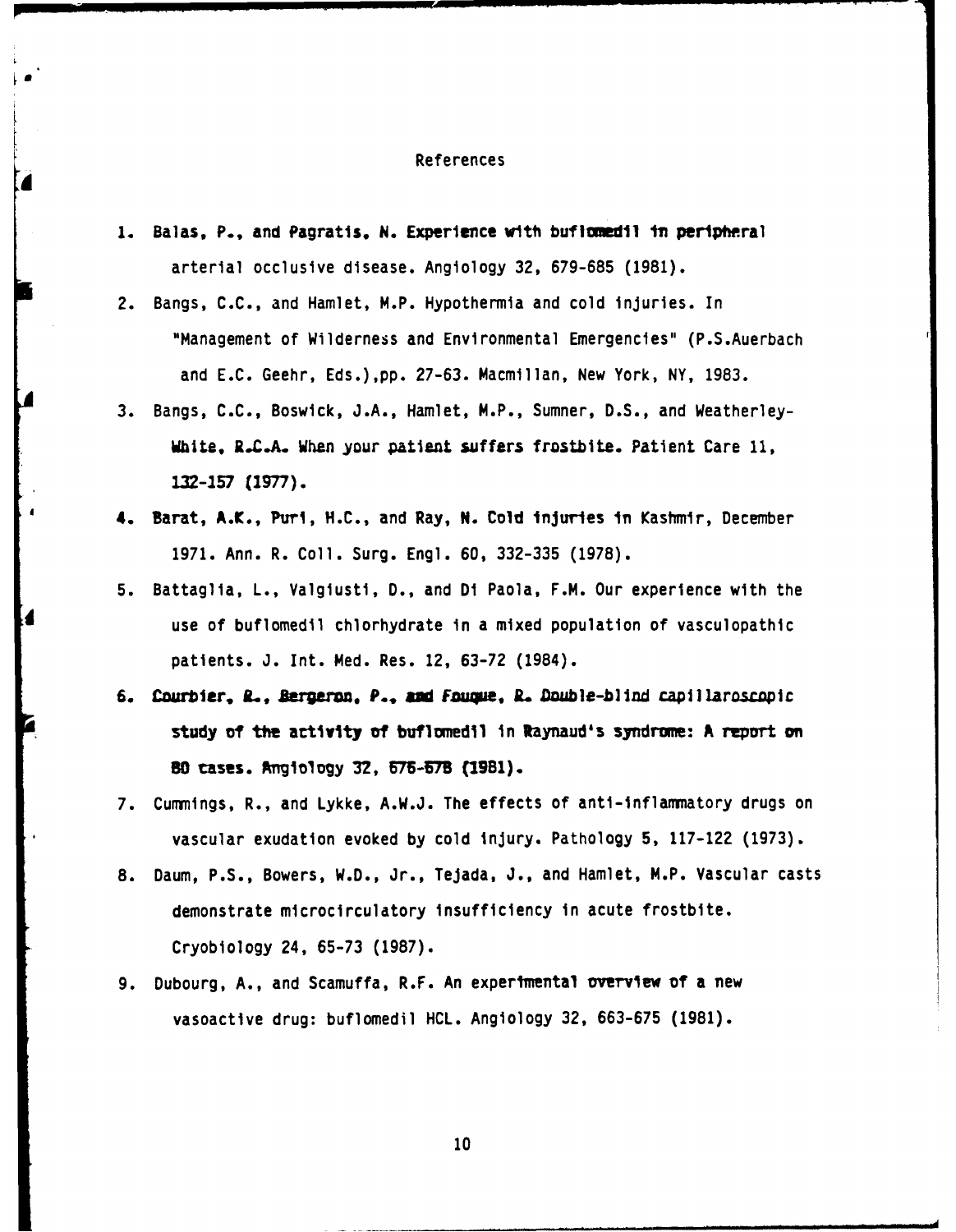- **10.** Fagrell, V.B. and Hermansson, I.1. Wirkung von buflomedil auf die mikrozirkulation der haut bel akralgangran. Fortschr. Med. **103, 23-27** a **(1985).**
- **11.** Foray, **.,. Baisse,** P.E., Mont, **.P..,** and Cahen, **C1.** Le traitement des gelures de montagne. Sem. Hop. Paris **56,** 490-497 **(1980).**
- 12. Gadarowski, **J.J.,** Jr., and Esce, **J.D.** Therapeutic and prophylactic effect of dimethyl sulfoxide (Me<sub>2</sub>SO) on frostbite injury in rabbits. Curr. Ther. Res. 34, 332-340 **(1983).**
- a **13.** Gundert-Remy, **U.,** Weber, **E.,** Lam, **G.,** Chiou, W.L., Mann, W., and Aynilian, **G.H.** The clinical pharmacokinetics of buflomedil in normal subjects after intravenous and oral administration. Eur. J. Clin. Pharmacol. 20, \* 459-463 (1981).
- 14. Heggers, **J.P.,** Robson, **M.C.,** Manavalen, K., Weingarten, M.D., Carethers, **J.M.,** Boertman, **J.A.,** Smith, **D.J.,** Jr., and Sachs, R.J. Experimental and \* clinical observations on frostbite. Annal. Emerg. Med **16, 191-197 (1987).**
- **15.** Jackson, **C.V.,** Karow, **A.M.,** and Carrier, Lfl. Inf luence **of** dimethyl sulfoxide (Me<sub>2</sub>SD) on vascular smooth muscle. Arch. Int. Pharmacodyn. 237, 4-15 **(1979).**
- **16.** Jacob, S.W., Bischel, M., and Herschler, R.J. Dimethyl sulfoxide: effects **a** on the permeability of biologic membranes (preliminary report). Curr. Ther. Res. **6, 193-198** (1964).
- 17. Jacobs, M.J.H.M., and Lemmens, H.A.J. Microcirculatory changes in patients **a** with primary Raynaud's phenomenon after treatment with buflomedil. Inrt. **3.** Mirrc.: tlli. Exp. 4, **63-68 (1985).**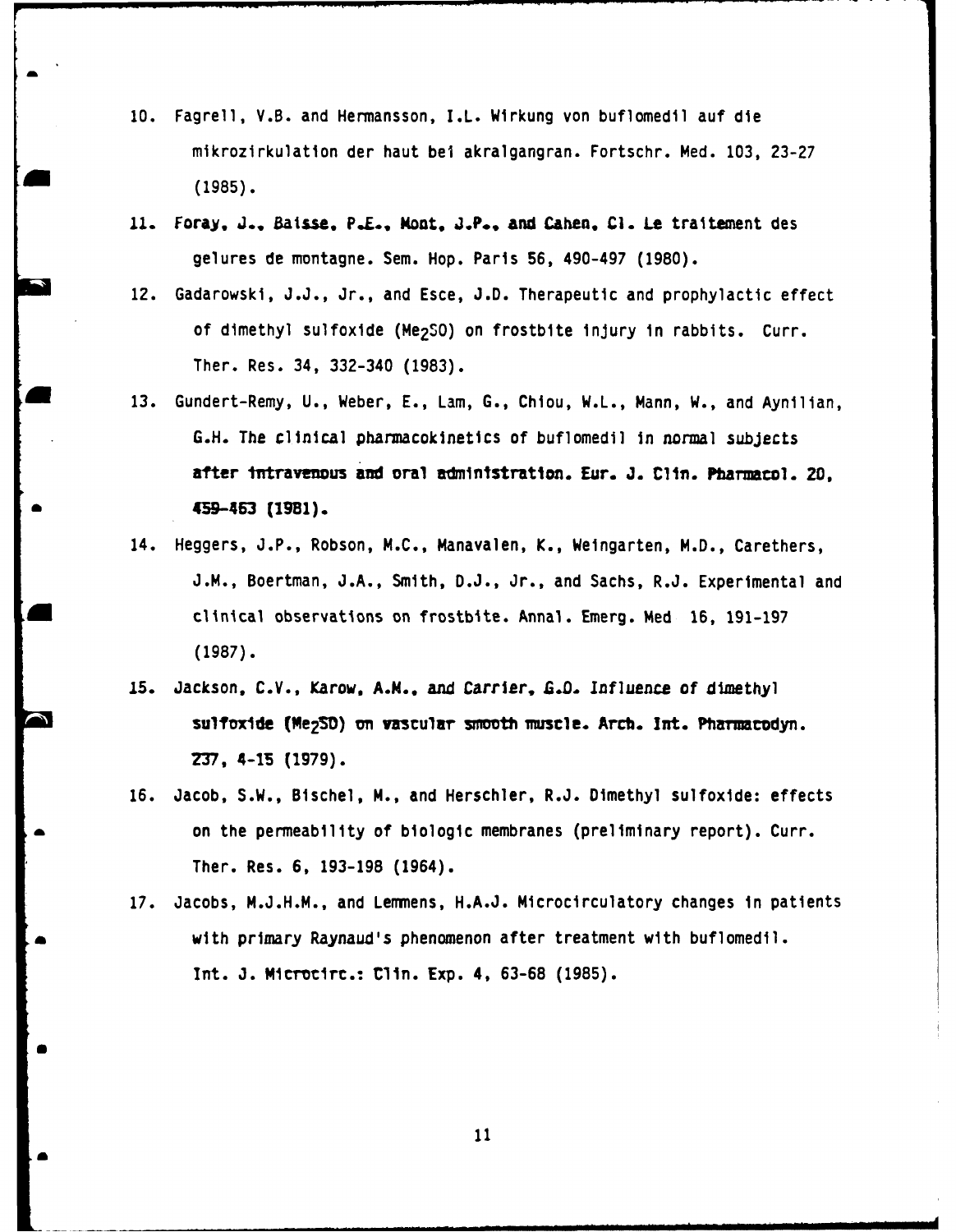- **18.** Kappes, B.M., and Mills, W.J. Thermal biofeedback training with frostbite patients. In "Proceedings of the Sixth International Symposium on Circumpolar Health", pp. **83-84** (1984).
- **19.** NIlls, **W.J., Jr., Waley. L., and Fish,** W. Frostbite: Experience with rapid rewarming and ultrasonic therapy. Alaska Med. **3, 28-36 (1961).**
- 20. Orr, K.D., and Fainer, D.C. Cold injuries in Korea during winter of 1950-51. U.S. Army Medical Research Laboratory, Fort Knox, Kentucky (1951).
- 21. Pacheco e Silva, A., and Landi de Almeida, S.M. Double blind comparative study of cinnarizine and buflomedil in patients suffering from cerebrovascular Insufficiency. Anglology **32, 728-732 (1981).**
- **22.** Porter, **J.M.,** Wesche, D.IH., Rosch, **J.,** and Baur, G.1. !iTtra-arterial sympathetic blockade in the treatment of clinical frostbite. Am. **J.** Surg. 132, 625-630 (1976).
- 23. Rosas, **G.,** Cerdeyra, **C.,** Lucas, M.A., Parano, J.R., and Villa, J.J. Comparison of safety and efficacy of buflomedil and naftidrofuryl in the treatment **of** intermittent claudication. Angiology **32, 291-297 (1981).**
- 24. Shumacker, H.B., Jr., and Kilman, J.W. Sympathectomy in the treatment of frostbite. Arcth. Surg. **89, 575-54** (1964).
- **25.** Vanhoutte, P.M. Cardiovascular pharmacology of buflomedil. **Bibl.** Cardiol. **38, 209-221** (1984).
- **26.** Wood, **D.C.,** Weber, **F.S.,** Larsen, **J.B.,** and Smith **J.C.,** II. Some experimental studies with dimethyl sulfoxide **(DMSO)** in cold injury. Curr. Ther. Res. 12, **97-110 (1970).**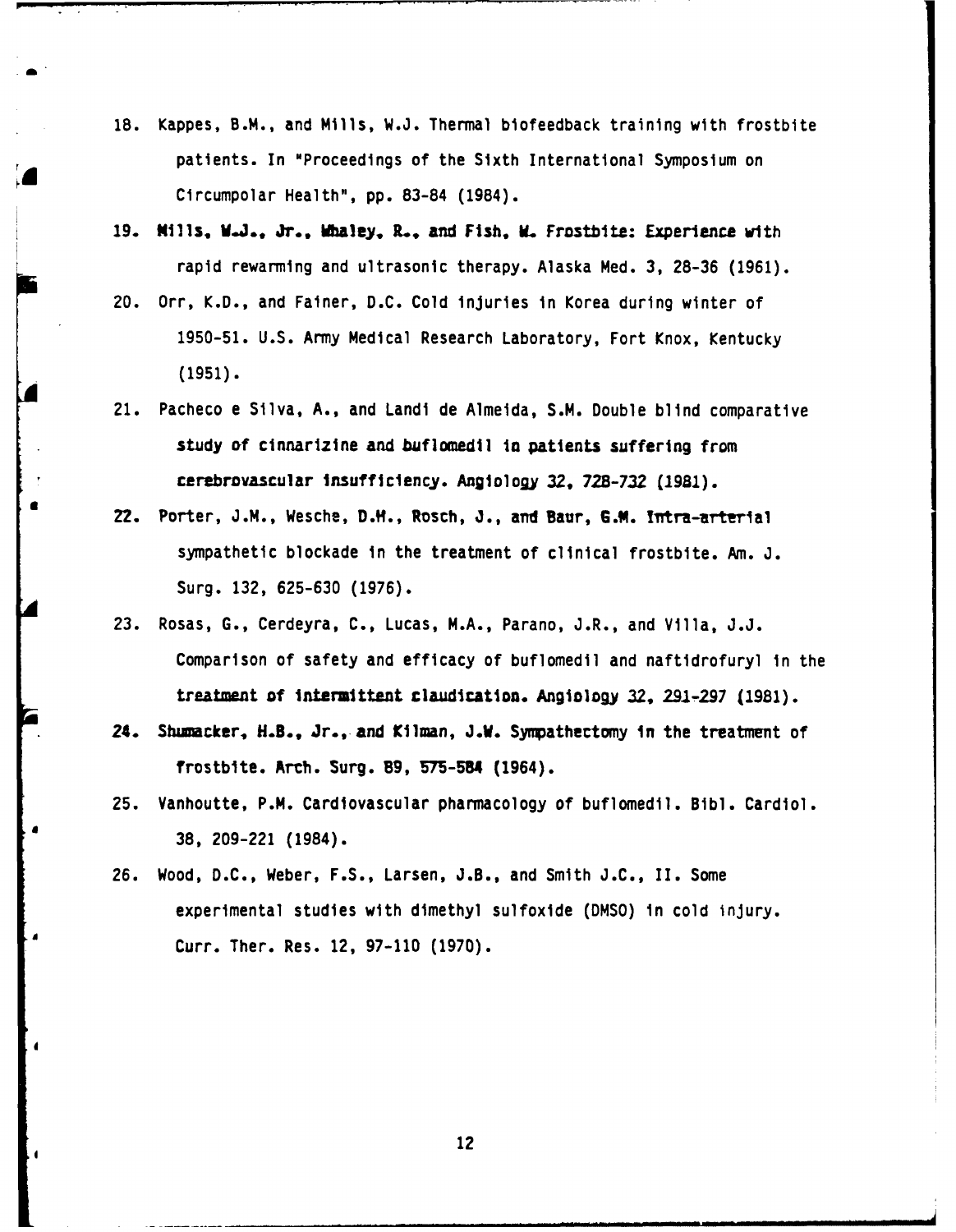# TABLE 1

Comparison of the Mean Weight of Casts from the Control and Frozen Hindpaws (in mg + S.E.M.) of Groups One through Seven

## Mode of Treatment

|             |  |                       | Cast Weights    |                |  |
|-------------|--|-----------------------|-----------------|----------------|--|
| Intravenous |  |                       | Control         | Frozen         |  |
| Group 1     |  | Saline Prefreeze      | 80.80+10.18     | 45.25+10.75    |  |
| Group 2     |  | Buflomedil Prefreeze  | 75.52+12.51     | 48.99+ 8.84    |  |
| Group 3     |  | Buflomedil Postfreeze | $101.84 + 6.95$ | $31.16 + 7.49$ |  |

Soak Postfreeze

 $\overline{1}$ 

| Group 4 | Detonized Water                  | 53.39+12.60     | $32.00 + 8.71$ |
|---------|----------------------------------|-----------------|----------------|
| Group 5 | Buffunedil in Deionized Water    | 59.61+11.92     | $30.43 + 8.84$ |
| Group 6 | Me <sub>250</sub>                | 76.71+13.16     | $31.50 + 7.84$ |
| Group 7 | Buflomedil in Me <sub>2</sub> SO | $123.13 + 8.39$ | 47.10+10.82    |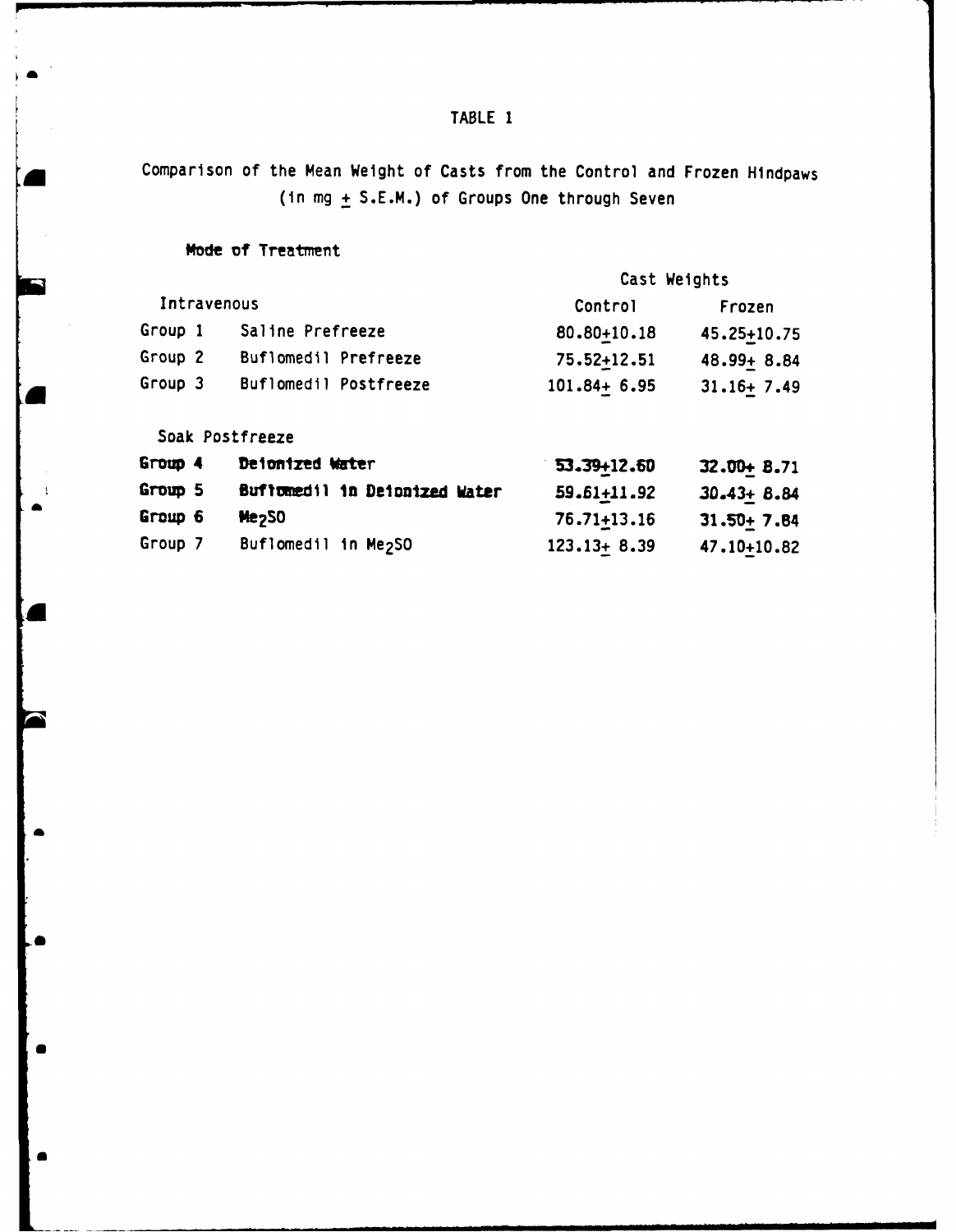- Figure 1 **The average temperature is shown under the left gastrarneius muscles** aid In the left hlndtootpads **of** groups one through seven. The characteristic change associated with heat of fusion is also shown.
- Figure 2 Photograph of a vascular microcorrosion cast from a control hindpaw from group seven (Buflomedil in Me<sub>2</sub>SO).
- Figure 3 **Scanning electron micrograph of a portion of a vascular** microcorrosion cast from a control hindpaw from group seven. Bar **-** 3Oum.
- Figure 4 Photograph of a vascular microcorrosion cast from a frozen hindpaw from group one (Saline Prefreeze).
- Figure 5 **Scanning electron micrograph of a portion of a vascular** microcorrosion cast from a frozen hindpaw from group one.  $Bar = 30$ um.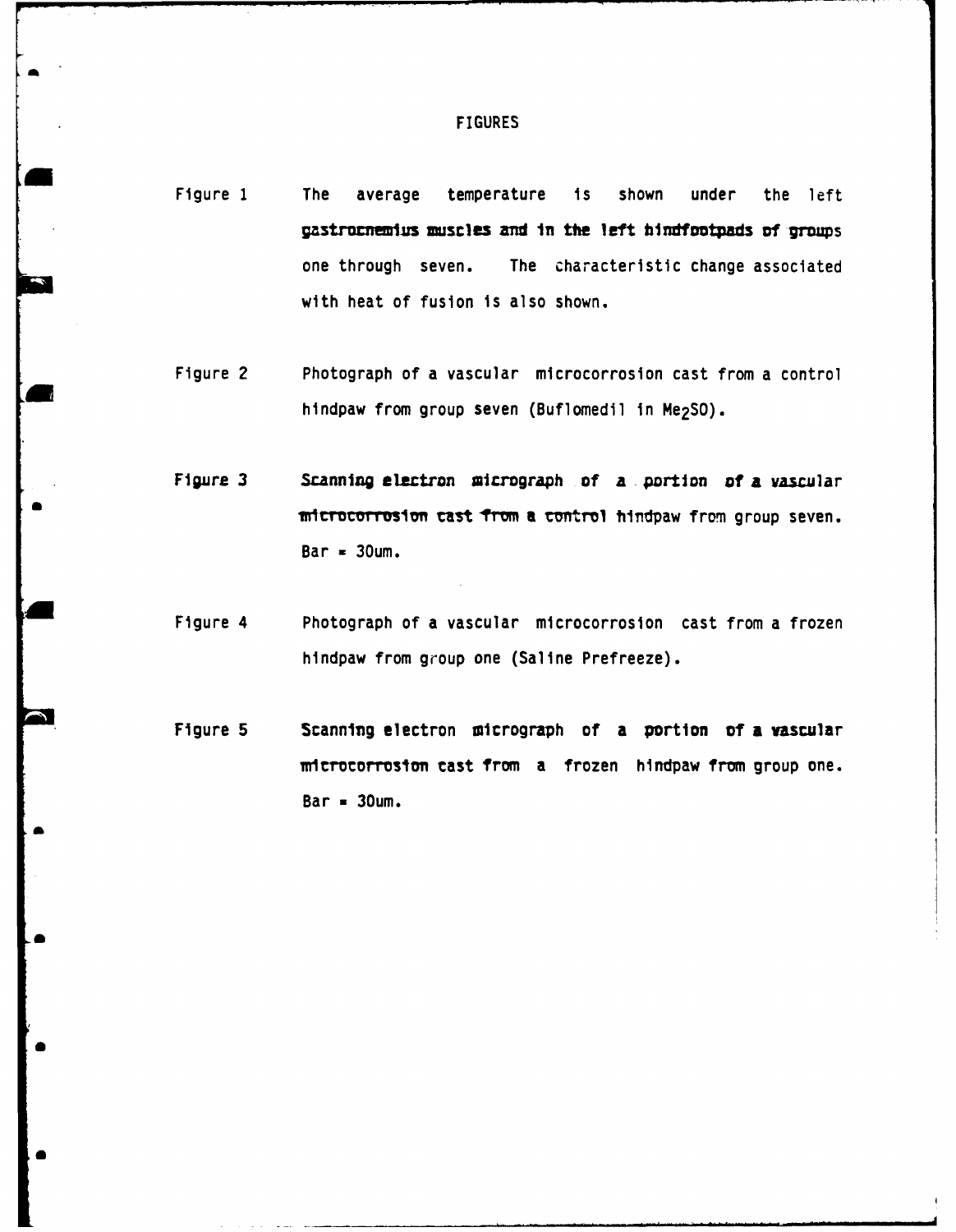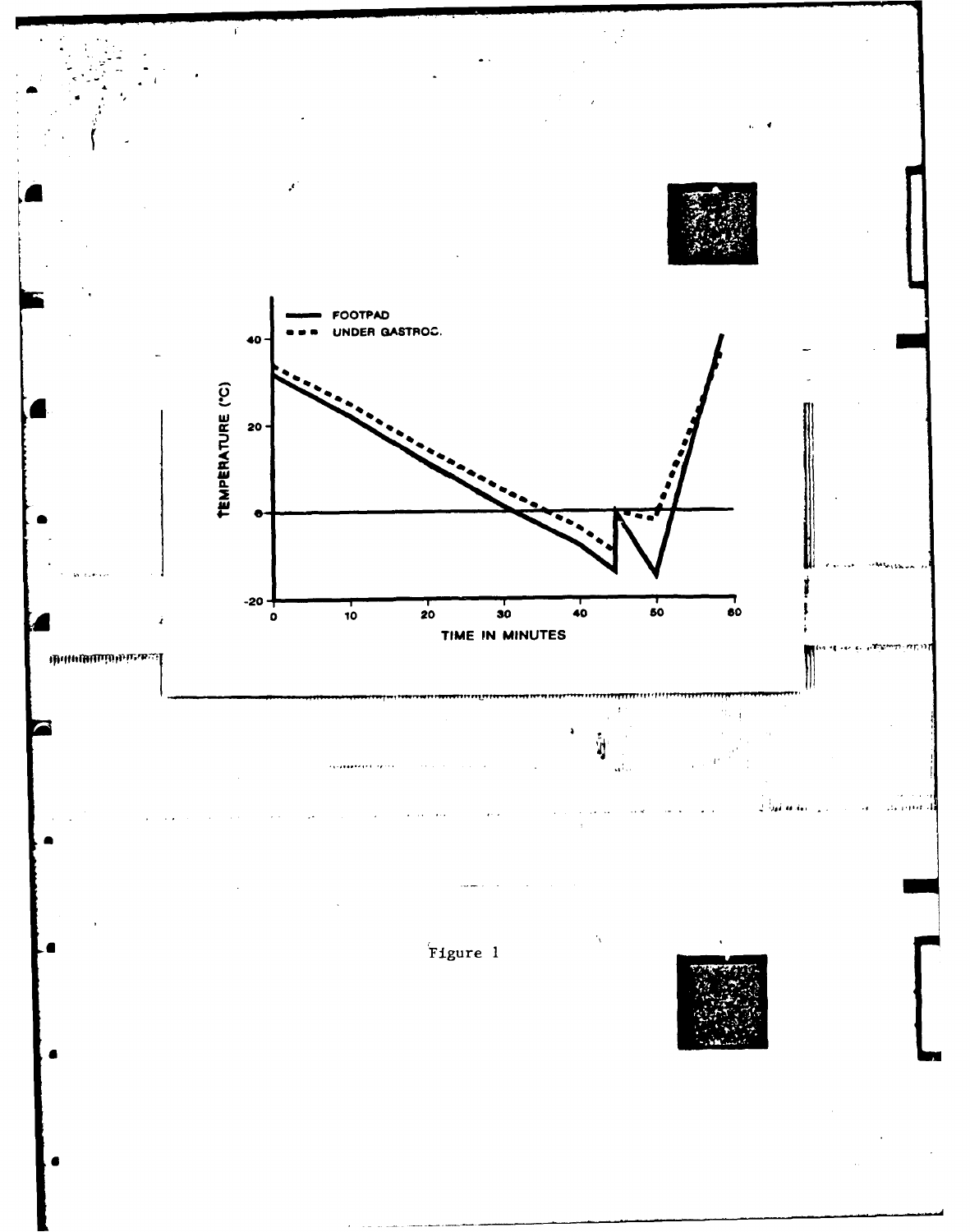

# Figure 2

 $\epsilon$ 

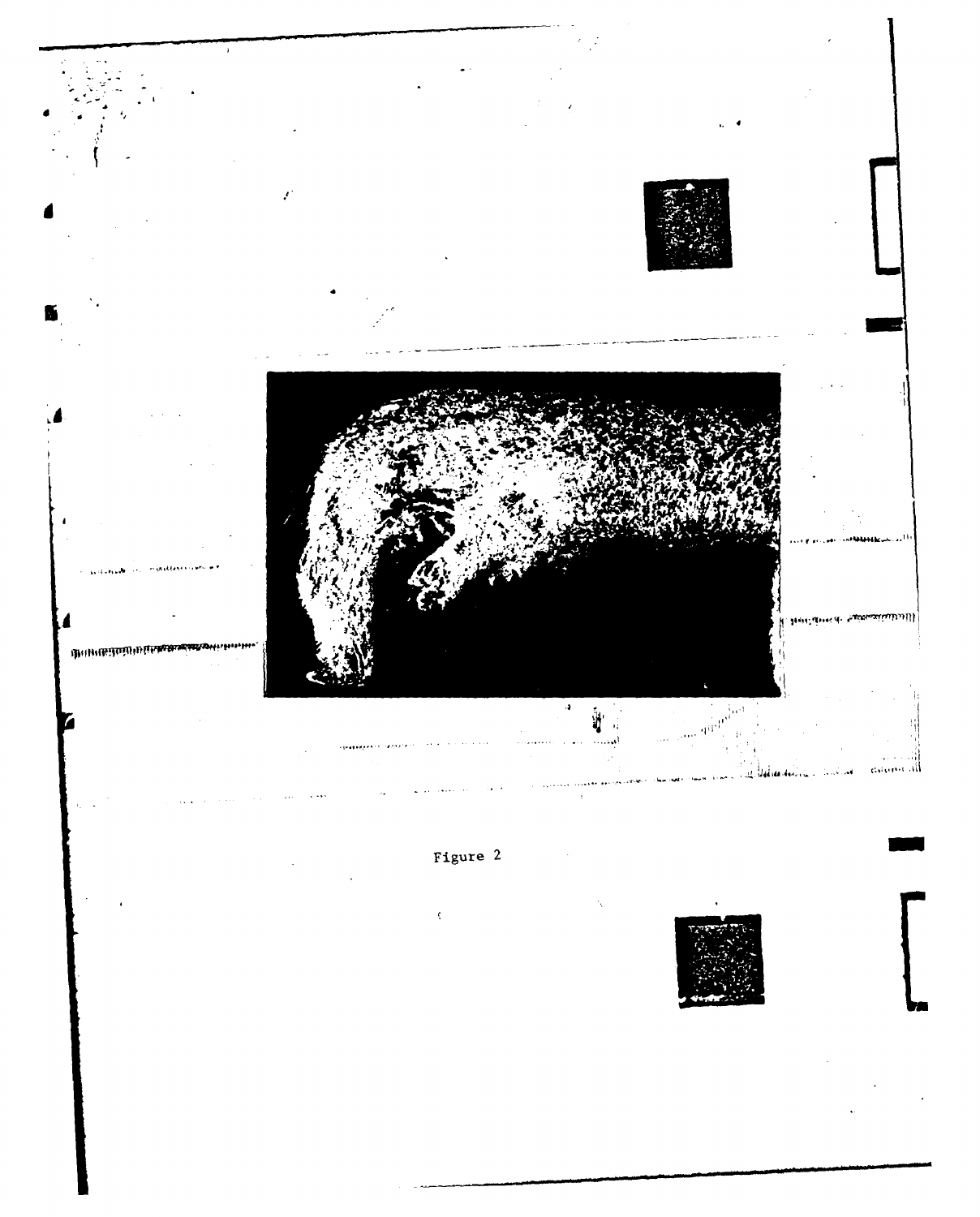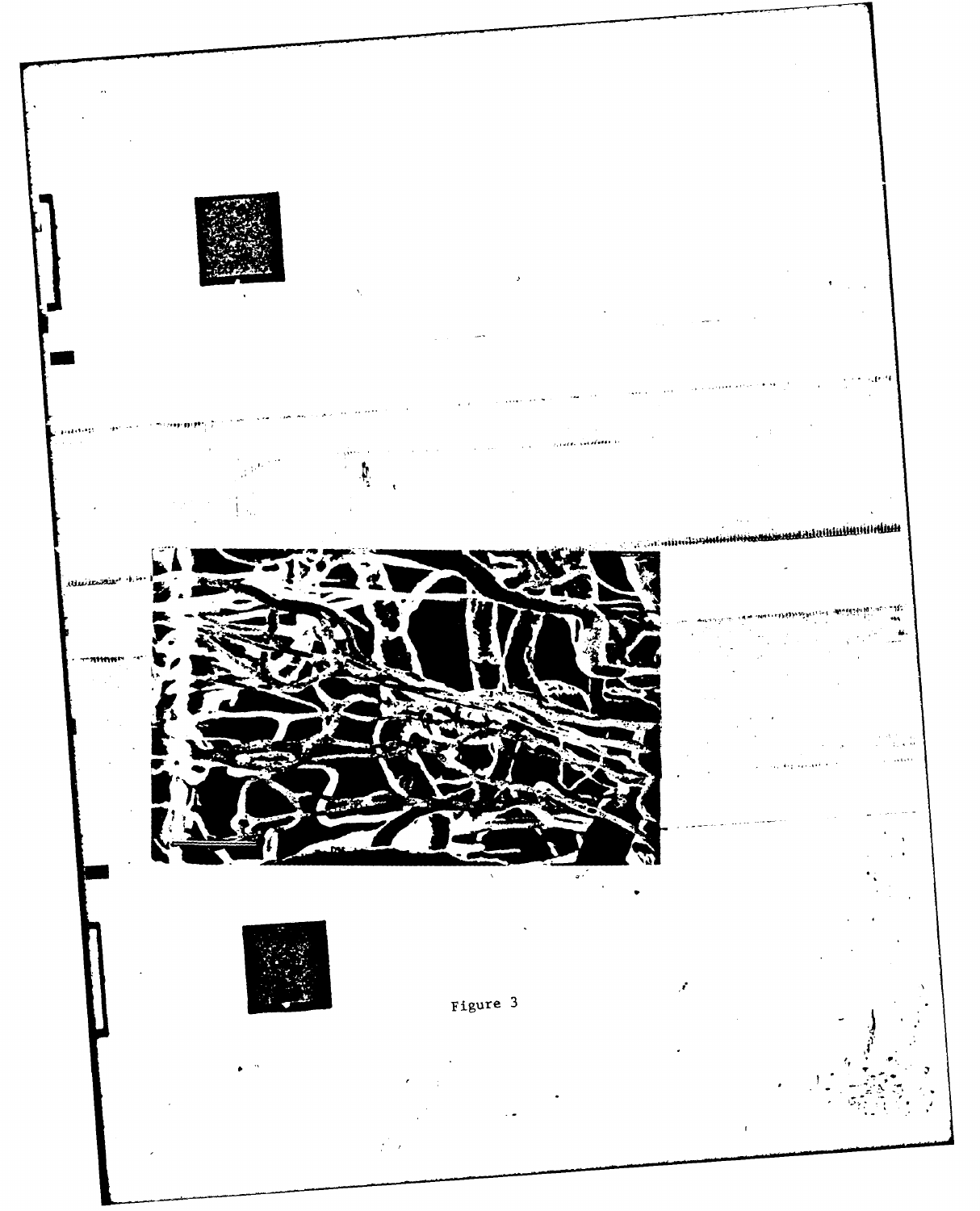

ministication

٠ı£



Figure 4